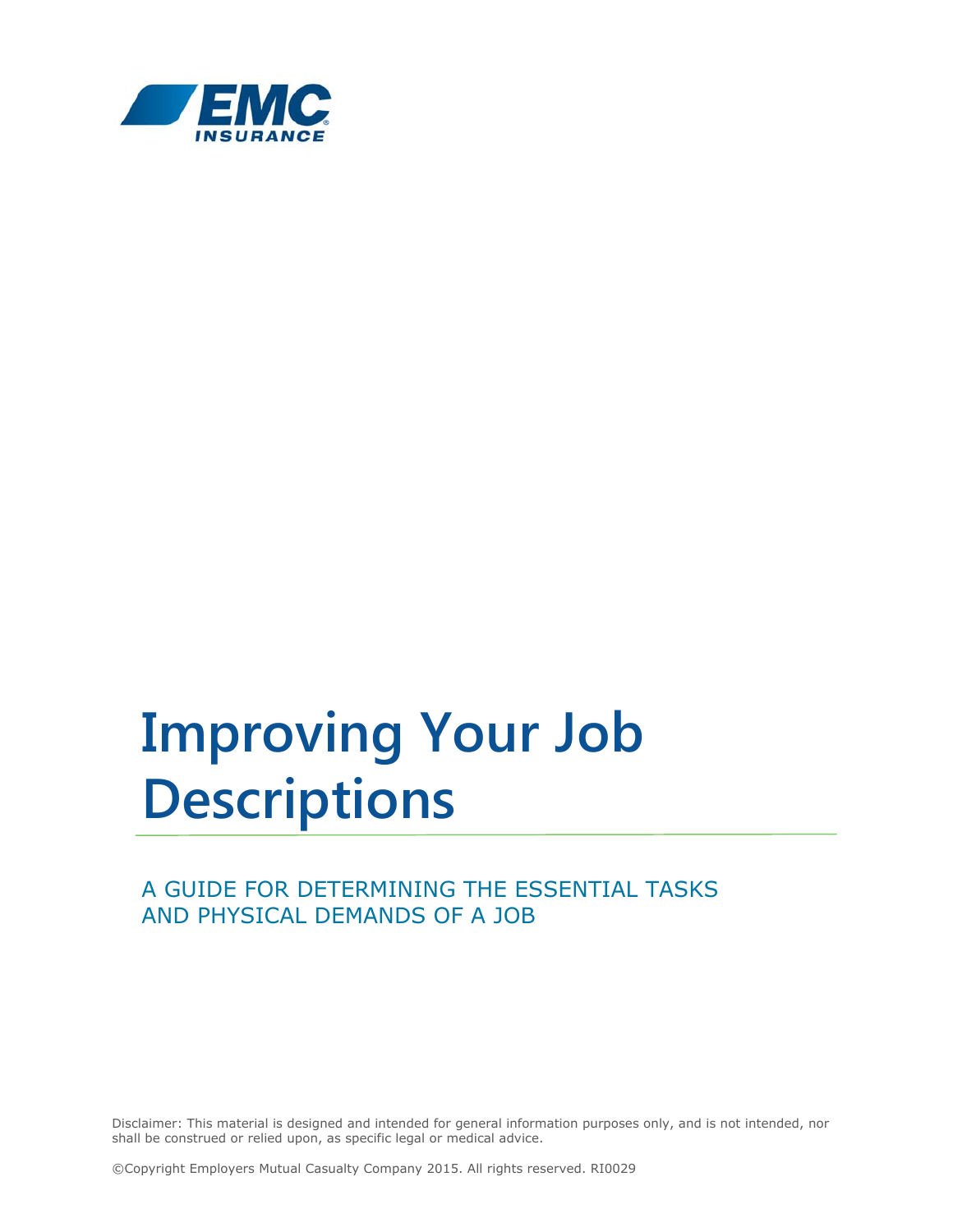#### **What are essential tasks?**

Essential tasks are statements that describe the core functions of a position. They describe the reason the job exists but not physically how it's done.

A job task may be essential if:

- The position exists to perform that task
- It requires a significant amount of time to complete
- There are a limited number of employees available who could perform the task
- The task is highly specialized and a person in that position would be hired because they possess special expertise to perform the task.

#### **What are physical demands?**

Physical demands describe the intensity (how much), frequency (how often), and duration (how long) of the essential tasks. Physical demands can be determined by asking your employees about their job and by comparing that information to measurements taken while the employee is completing a job task.

#### **Why are these important?**

As part of a prework screening program, physical therapists will use the physical demands from a position's job description to ensure the people you hire can safely complete the essential tasks of their jobs. This can help reduce injuries, turnover and their associated costs.

If an employee is injured, having detailed information on the essential tasks and physical demands of a job allows you to match an employee's work restrictions to tasks he/she can safely complete. This can help injured employees get back to work sooner.

For additional information on this topic and other injury management strategies, email EMC at LossControl.InjuryMgmt@EMCins.com.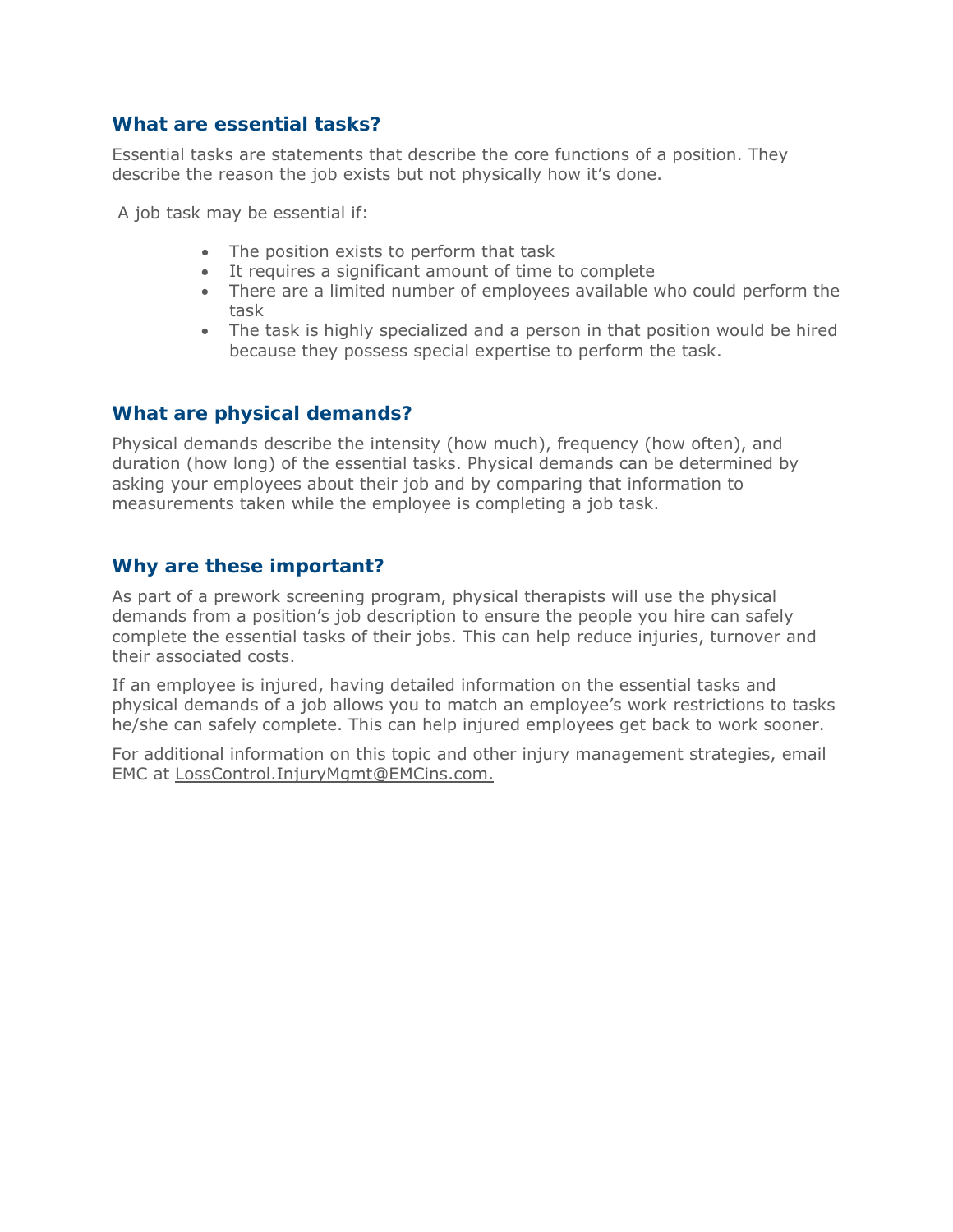# **Step One: Prioritize jobs**

Determining the essential tasks and physical demands for all your jobs may seem overwhelming, especially for smaller organizations. If you simply don't have the time or resources to address all your positions right now, start with jobs that have a lot of reported injuries. You can find this information by:

- Requesting your workers' compensation loss reports from your insurance provider
- Reviewing your companies OSHA 300 logs
- Analyzing your own internal injury tracking system

If no current injury trends are available, start in areas where:

- Workers complain of fatigue, pain or discomfort that doesn't go away after a night of rest
- Workers make frequent trips to their physician due to physical aches and pains
- High turnover exists

Once you are finished with the positions with high injury rates, start working on those with less injuries.

# **Step Two: Collect information about the physical demands from employees and supervisors**

One of your best resources when identifying essential tasks and physical demands is your workforce. You can gather feedback from employees and supervisors by using the job analysis questionnaire found in Appendix D or by conducting one-on-one or group interviews. This information will be compared with the results from the job analysis in step five. If you decide to use the questionnaire, set aside 20-40 minutes for employees to complete it and remember to:

- Use questionnaire with enough employees to get a good representative sample. This may mean involving employees in multiple locations and on multiple shifts.
- Ensure that employees who fill out the questionnaire legibly sign and date the form.
- Track and analyze the results using a spreadsheet or tally.
- Share the questionnaire with supervisors to gain their perspectives.

# **Step Three: Write essential tasks based on the collected information**

#### **Identify the Verbs**

Essential task statements contain verbs, nouns and a purpose (in any order). For example, think of some tasks a janitor typically completes such as cleaning, sanitizing, servicing and proving supplies. These are the verbs for the task statement.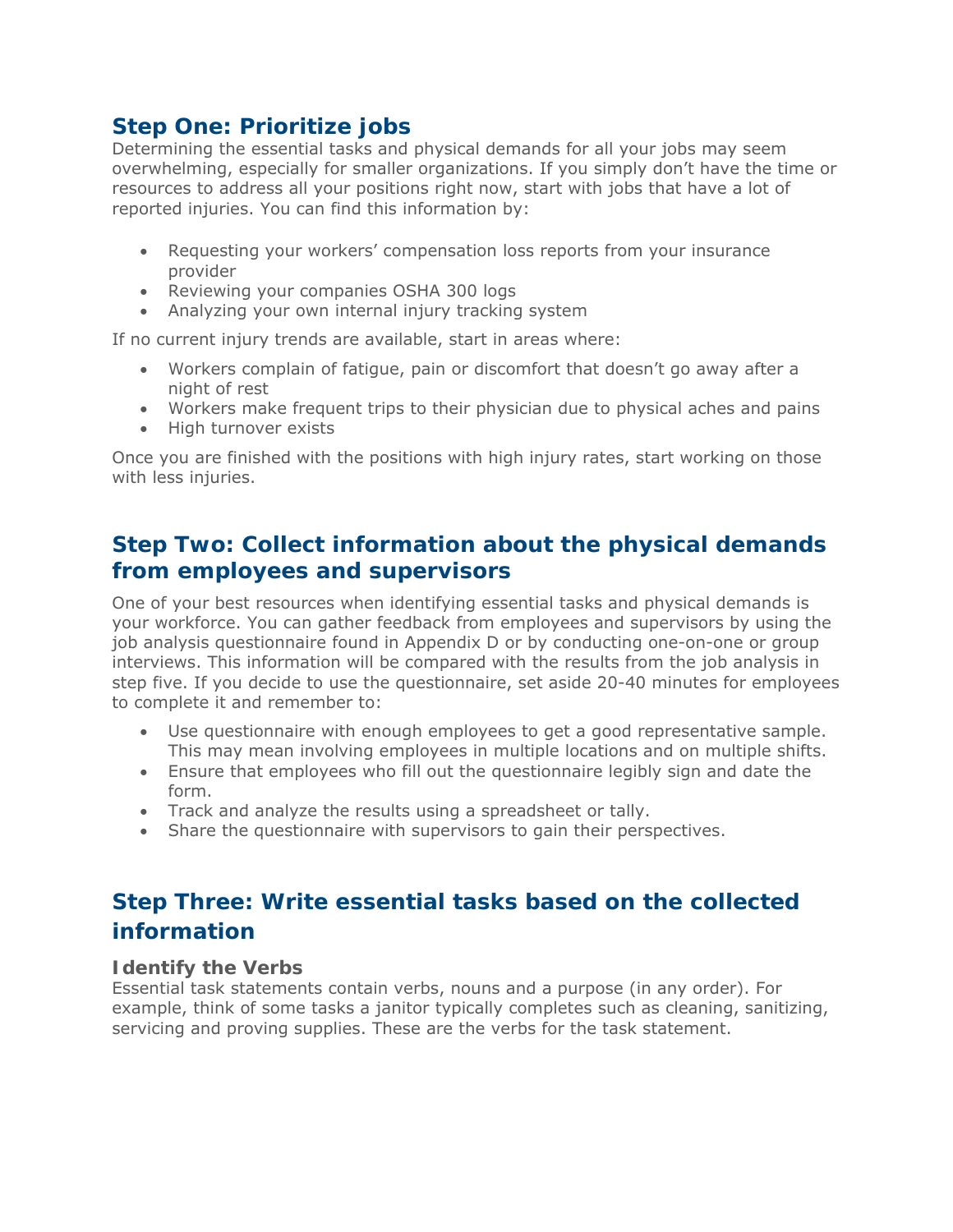#### **Identify the Nouns**

Now think about the areas where a janitor may complete these tasks such as in restrooms, administrative offices, hallways, stairs, cafeterias, conference rooms and mechanical shops. These are the nouns for the task statement.

#### **Identity the Purpose**

Now think about why a janitor cleans, sanitizes, services and provides supplies to these areas. Typically these things are done to provide a clean and safe environment for employees and the public. This is the purpose for the statement. If you put the three together you get something like this:

*Services, cleans, sanitizes and supplies restrooms, administrative offices, hallways, stairs, cafeterias, conference rooms and mechanical shops to provide a clean and safe environment for employees and the public.* 

You should develop these statements for all tasks you consider to be an essential part of the job. You can use the form in Appendix C to record your essential task statements.

#### **Marginal Functions**

Not all job tasks are considered essential. Marginal functions are additional tasks an employee may perform but are outside of the essential tasks of the job. These functions should also be included in the job description. Here's an example: *The janitor may provide site tours to special interest groups.* 

It's important to note that the phrase "other duties as assigned" is neither an essential or marginal function because it is not specific. Phrases like these should not be included in a job description.

#### **Compare and Draft Statements**

Once you have finished drafting the essential task statements it can be helpful to compare your statements with the task lists found on O\*NET OnLine. Appendix B provides instructions for finding this information. Then, create the final essential task statements, include them in your job descriptions and share them with the physical therapists who conduct your prework screenings.

### **Step Four: Perform job analysis to validate the measurement data from the questionnaire**

During a job analysis, you will confirm the results of the questionnaire by directly observing and measuring the essential tasks of a job.

#### **Job Analysis Kit**

A job analysis requires several specific tools. If you do not have access to these tools, contact EMC for assistance.

- **Scale** measures the weight of lifted items
- **Tape measure** measures item dimensions, heights from the floor, required reach distances, etc.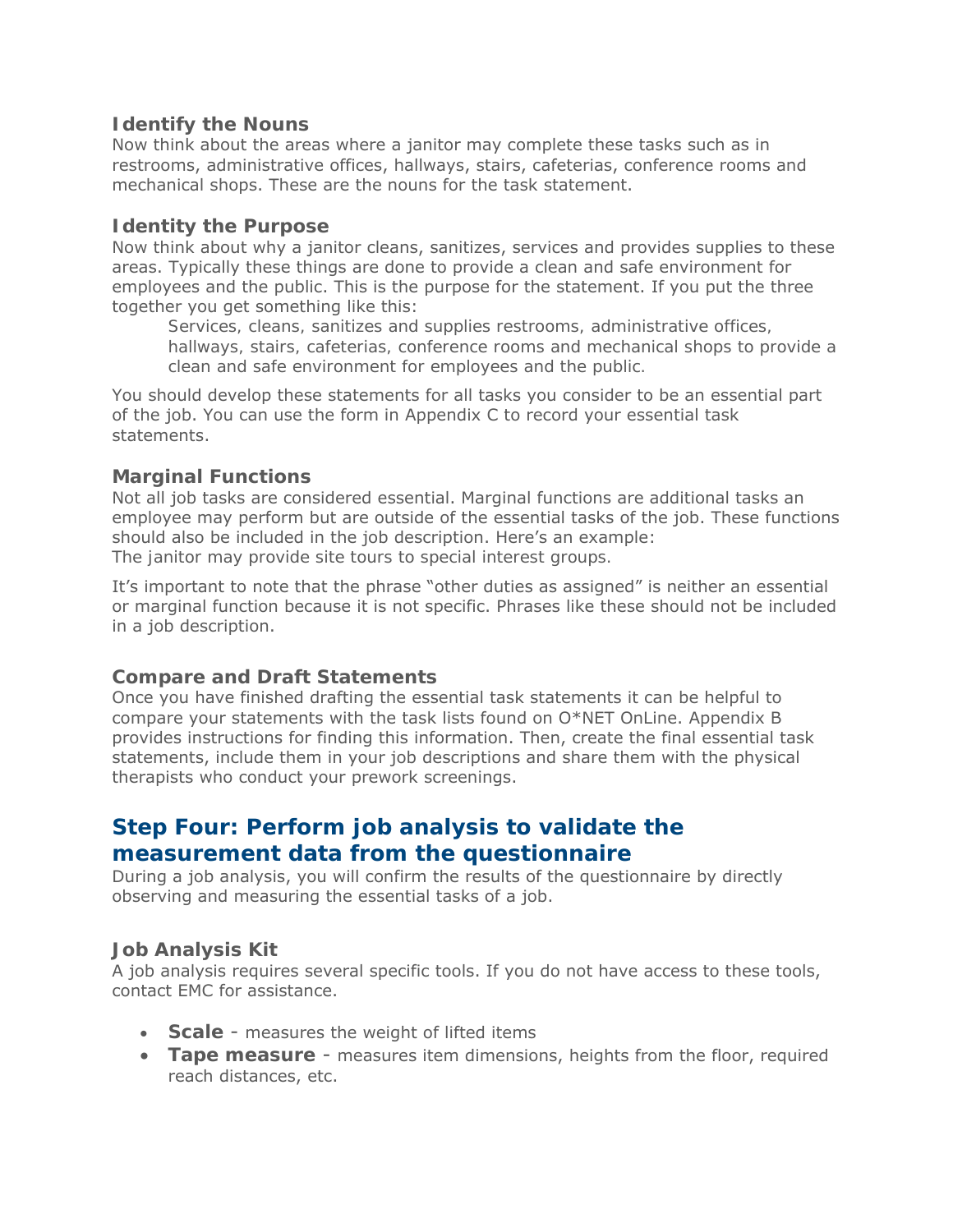- **Push/pull force gauge** measures the force required to push or pull items, including pull force required to open doors
- **Watch or stopwatch** measures the amount of time spent on an activity. Many smart phones include a stopwatch feature built into their clock application.
- **Pedometer** measures the steps taken by employee during shifts
- **Pen/paper or counting device** tally the frequency of an activity, number of stairs climbed, etc.

#### **What Should You Measure?**

You should shadow an employee and collect measurements for a full shift. Some of the measurements you will collect include:

- How much weight is being lifted? How often? From where to where?
- How much time is spent standing? Sitting? Walking?
- What postures are used to complete the essential tasks of the job? Is bending, twisting, or working overhead required?
- Is pushing or pulling required? How much force is required to complete the task?

A full list of measurements can be found in Appendix E. Be sure to identify which measurements are related to each of the essential tasks.

## **Step Five: Determine the physical demands by comparing the job analysis and questionnaire**

Once you have completed the job analysis, compare the results to the questionnaire. If the results are similar, no further investigation is needed. If the results differ, you may need to take additional measurements.

#### **Make Sure the Language Is Consistent**

Before finalizing both the essential tasks and the physical demands of a job, ensure the language is consistent with your human resource policies and share them with supervisors and employees. Once these statements have been approved, you may include them in your job descriptions and share them with the physical therapist conducting your prework screenings. Examples of completed essential tasks and physical demands can be found in Appendix A.

#### **Review the Statements**

It is important to review the essential tasks and physical demands annually in case changes are needed. A good time to review is during employee performance evaluations. Decide whether or not the job has changed during the previous year and if a new job analysis is needed.

#### **Find More Information Online:**

- Equal Employment Opportunity Commission (EEOC) -- Employment laws as they relate to job descriptions
- Americans with Disabilities Act (ADA) -- Reasonable accommodations for the essential tasks and physical demands of a job
- Career One Stop -- Help with developing a complete job description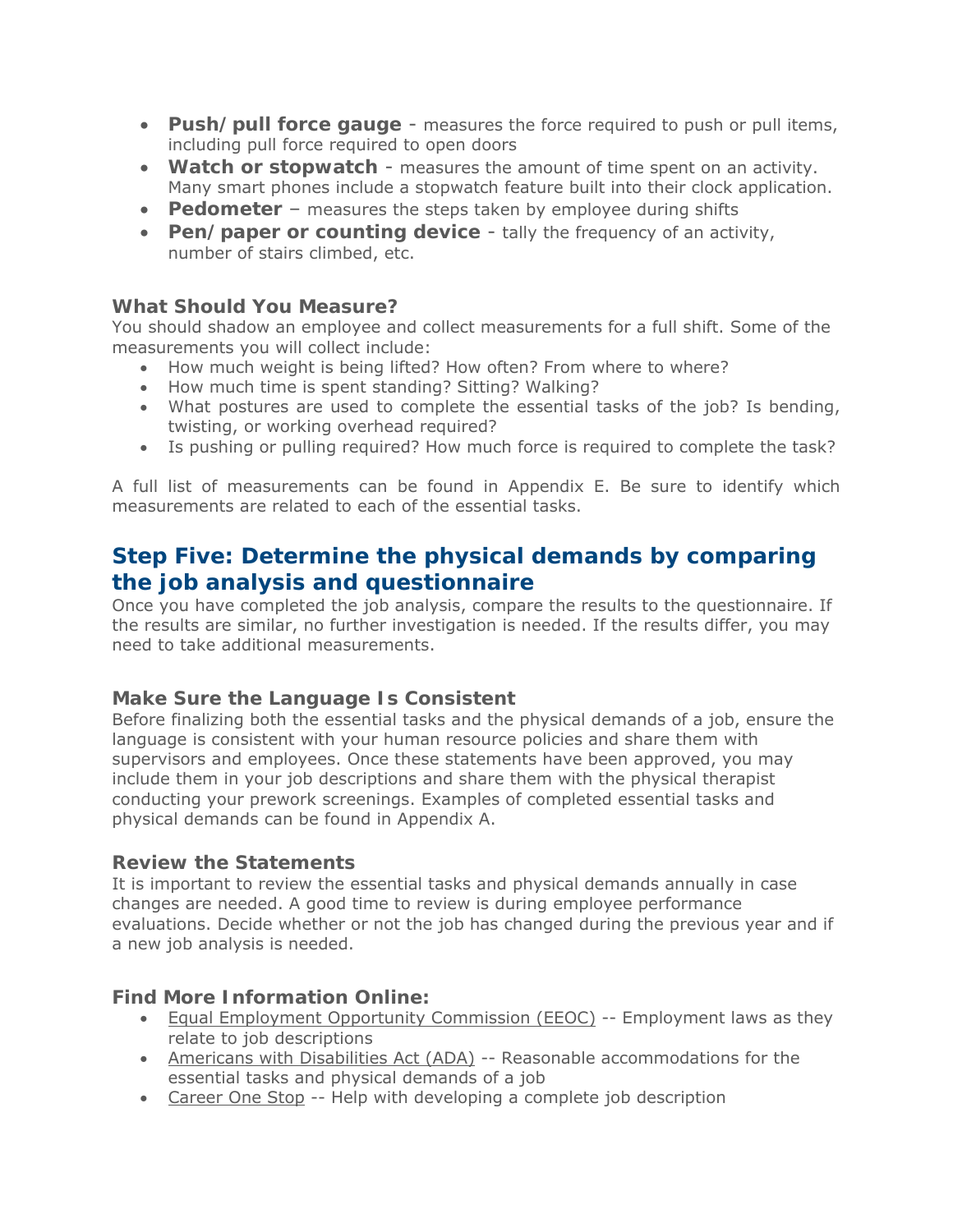# **Appendix A -- Example Essential Tasks and Physical Demands for a Janitor**

*Note: This is not a complete job description. This only includes example information on essential tasks and physical demands.* 

#### **Department of Labor (DOL) Defined Frequencies**

The following three frequency levels are defined by the DOL and applied to the essential tasks.

| Rare to Occasional (R/O) | 0-20 times during a shift or up to 33% of the time      |
|--------------------------|---------------------------------------------------------|
| Frequent (F)             | 20-100 times during a shift or 33-66% of the time       |
| Constant (C)             | Over 100 times during a shift or 66-100% of the<br>time |

#### **Essential Tasks with Frequencies**

1. (O-F) Services, cleans, sanitizes and supplies public restrooms, administrative office, conference rooms, hallways, stairs, sinks, drinking fountains, break rooms and mechanical shops to provide a safe and clean working environment for employees and the visiting public. This includes cleaning of cabinets, woodwork, shades/blinds, ceilings, showers, blackboard/grease boards, carpets, garbage cans, wastebaskets, windows, and other areas of the company buildings as directed by Building and Grounds Manger (includes loading and unloading of supply and service deliveries, filling and emptying power equipment with fuel and cleaning chemicals; raising and lowering flags and custodial laundry operation) 2. (O) To ensure company standards are met, restocks and requisitions disposable items and provides accurate inventory usage and data as requested (including restroom supplies and store room supplies) and properly stores tools and equipment

3. (O) To provide building safety, the janitor monitors building security and safety by performing tasks such as locking/unlocking, checking doors before, during and after operating hours, and checking windows, lights on/off, rooms, entries, electrical appliance and environmental systems used to ensure that hazards are not created. Promptly reports any damages or security problems to Building and Grounds Manager and notifies managers concerning the need for major repairs or additions to building operating systems

4. (O) To ensure company housekeeping standards are met, gathers and empties trash in all buildings and on company grounds

5. (O) To ensure building standards are met, completes minor adjustments, repairs and scheduled maintenance as needed (examples include but are not be limited to using hand tools, small power tools, gardening tools, various types of pipe, wire, lumber, building materials, cleaning supplies, ladders and scaffolds, genie lifts, caulking, changing light bulbs, plungers to clear clogged drains and toilets)

6. (O) To ensure year round company safety and building maintenance standards are met, performs seasonal outside grounds work, interior deep cleaning and scheduled cleaning (examples include but are not be limited to litter pick-up of outside grounds, snow removal of walk ways, maintenance of parking lots, driveways and fencing, furniture moving, installation of new furniture and equipment, wall washing, dusting and painting)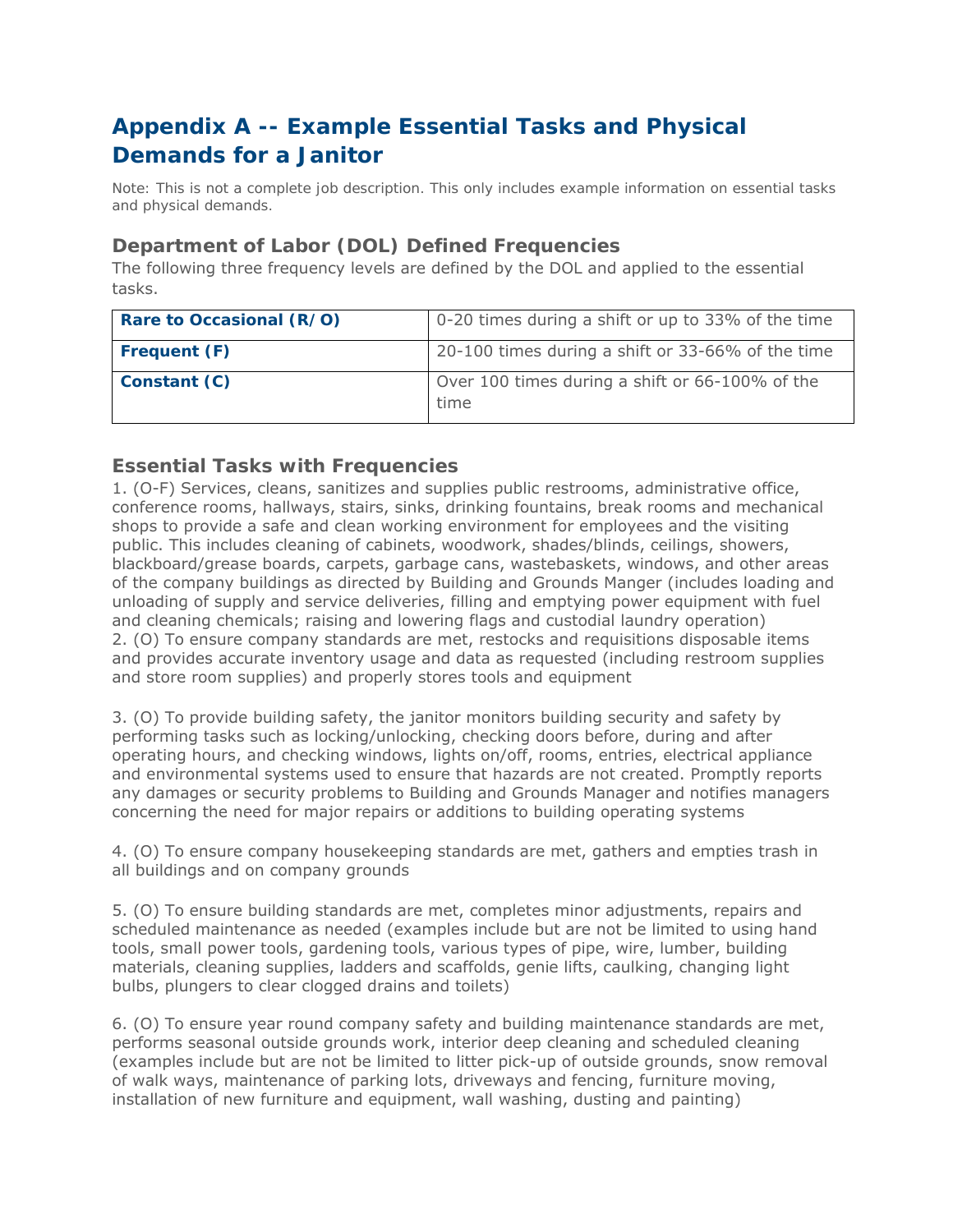#### **Marginal Duties**

1. (R/O) Assists visiting public and outside staff with tours of the company facility 2. (O) Sets up morning coffee pots in staff and public lounges

#### **Physical Demands**

This job is considered frequently light to medium in nature with rare to occasional heavy tasks, as defined by the DOL The frequency of the tasks depends on the type of shift, weather conditions and changes to the indoor environment (which cannot always be predicted or controlled). Specific functional measurements and observations about usual work situations are included here. These measurements are not to be presumed as a conclusive list.

| <b>Sedentary Work</b>  | Sitting for 6 hours of an 8 hour work day with<br>lifting of no more than 10 pounds<br>occasionally. Possible frequent lifting of small<br>objects weighing less than 10 pounds such as<br>files and small parts.                                                                               |
|------------------------|-------------------------------------------------------------------------------------------------------------------------------------------------------------------------------------------------------------------------------------------------------------------------------------------------|
| <b>Light Work</b>      | Lifting no more than 20 pounds on an<br>occasional basis and up to 10 pounds<br>frequently. Typically requires standing and<br>walking for 6 hours of an 8 hour day (certain<br>light jobs may require continuous sitting and<br>entail the consistent use of either hand or<br>foot controls). |
| <b>Medium Work</b>     | Maximum occasional lifting of up to 50<br>pounds, frequent lifting of up to 25 pounds.<br>Typically on feet 6 hours of an eight hour<br>day.                                                                                                                                                    |
| <b>Heavy Work</b>      | Maximum lifting of up to 100 pounds with<br>frequent lifting of weights up to 50 pounds.<br>Typically standing and walking of 6 hours out<br>of an 8 hour day.                                                                                                                                  |
| <b>Very Heavy Work</b> | Maximum lifting of over 100 pounds with<br>frequent lifting of weights up to 50 pounds.<br>Standing and walking for the majority of the<br>work day.                                                                                                                                            |

#### **DOL Key Terms for Physical Requirements and Weight Classifications**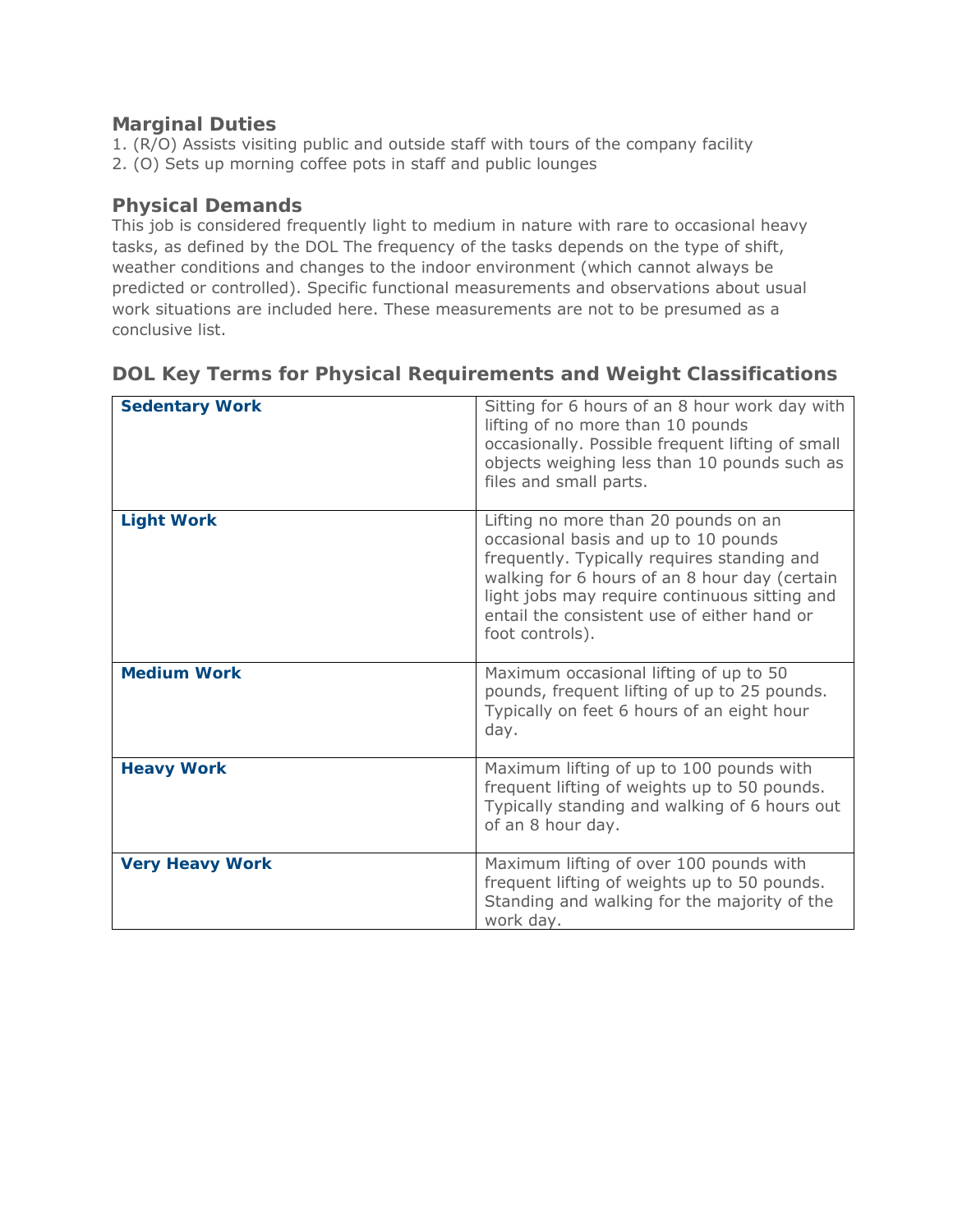|           |                                                                                                                                                   | <b>Essential</b><br><b>Task</b> |
|-----------|---------------------------------------------------------------------------------------------------------------------------------------------------|---------------------------------|
|           | <b>Physical Activity Related to Essential Tasks</b>                                                                                               | <b>Statement</b>                |
| $\bullet$ | Use variable planes of reaching with upper extremities to include                                                                                 | 1, 2, 3, 4, 5                   |
|           | overhead (to a height up to 84"), forward (up to 36"), to the side                                                                                |                                 |
|           | (36"), behind the body and at shoulder height; below waist to the floor                                                                           |                                 |
|           | Repetitive squatting up to 5 minutes at a time may occur                                                                                          | 1, 2, 6                         |
| $\bullet$ | May repetitively climb up to and down 6 steps on different size ladders<br>(6-12') during a shift and/or use step stools. May frequently climb up | 1,6                             |
|           | and down various steps and stairs                                                                                                                 |                                 |
| $\bullet$ | Frequent to constant standing and walking throughout the workday                                                                                  | 1, 3, 6                         |
| $\bullet$ | Performs sustained, repetitive, manual and circular motion tasks with                                                                             | 1, 6                            |
|           | hands and upper extremities on vertical, horizontal or slanted angles                                                                             |                                 |
|           | (while holding cleaning cloths or tools) during shifts such as when                                                                               |                                 |
|           | cleaning, washing and dusting walls, partitions, locker area, windows                                                                             |                                 |
|           | and furniture                                                                                                                                     |                                 |
| $\bullet$ | Throughout a shift, repetitive operation of vacuum cleaners and other<br>power cleaning equipment up to 10 minutes at a time in office areas      | 1, 4, 5, 6                      |
|           | and up to an hour at a time within industrial and shipping areas of the                                                                           |                                 |
|           | plant (uses a different variety of industrial vacuums, scrubbers and                                                                              |                                 |
|           | cleaning equipment, back pack units and self-propelled power units)                                                                               |                                 |
| $\bullet$ | Wet/dry mop repetitively during a shift up to 20 minutes each time                                                                                | 1, 2, 6                         |
| $\bullet$ | May lift up to 55 pounds to chest level on an a routine basis                                                                                     | 1, 2, 6                         |
| $\bullet$ | May carry up to 55 pounds at waist level up steps on a routine basis                                                                              | 1, 2, 6                         |
| $\bullet$ | May carry up to 55 pounds at waist level for variable short distances                                                                             | 1, 2, 6                         |
| $\bullet$ | Visually inspect equipment operations (including depth perception, near<br>and far vision, light accommodation, color and peripheral vision)      | 1, 2, 3, 6                      |
| $\bullet$ | Demonstrate good balance on a constant basis                                                                                                      | All                             |
| $\bullet$ | Frequently work in controlled building environments as well as in                                                                                 | All                             |
|           | occasional extreme indoor and outdoor temperatures to include heat                                                                                |                                 |
|           | and cold, high or low humidity, noisy and dusty environments                                                                                      |                                 |
| $\bullet$ | Fine and gross manual dexterities used throughout a shift when using                                                                              | All                             |
|           | equipment and completing tasks                                                                                                                    | 6                               |
| $\bullet$ | Operate a single-stage snow thrower and/or manually shovel snow<br>around building entry ways while performing snow removal (up to 1              |                                 |
|           | hour at a time and perhaps several time during a shift during winter                                                                              |                                 |
|           | months)                                                                                                                                           |                                 |
| $\bullet$ | Repetitive and sustained bending at the waist and stooping may occur                                                                              | All                             |
|           | during shifts, up to 5 minutes at a time                                                                                                          |                                 |
| $\bullet$ | Operate hand and small power tools/equipment requiring occasional                                                                                 | 5                               |
|           | grip force up to 40+ pounds (in one or both hands) and frequent grip                                                                              |                                 |
|           | force between 5 and 40 pounds                                                                                                                     |                                 |
| $\bullet$ | Safely use cleaning chemicals (inhalation and absorption hazards) and<br>wear all required personal protective equipment/PPE                      | All                             |
| $\bullet$ | Work with frequent interruptions during a work shift                                                                                              | All                             |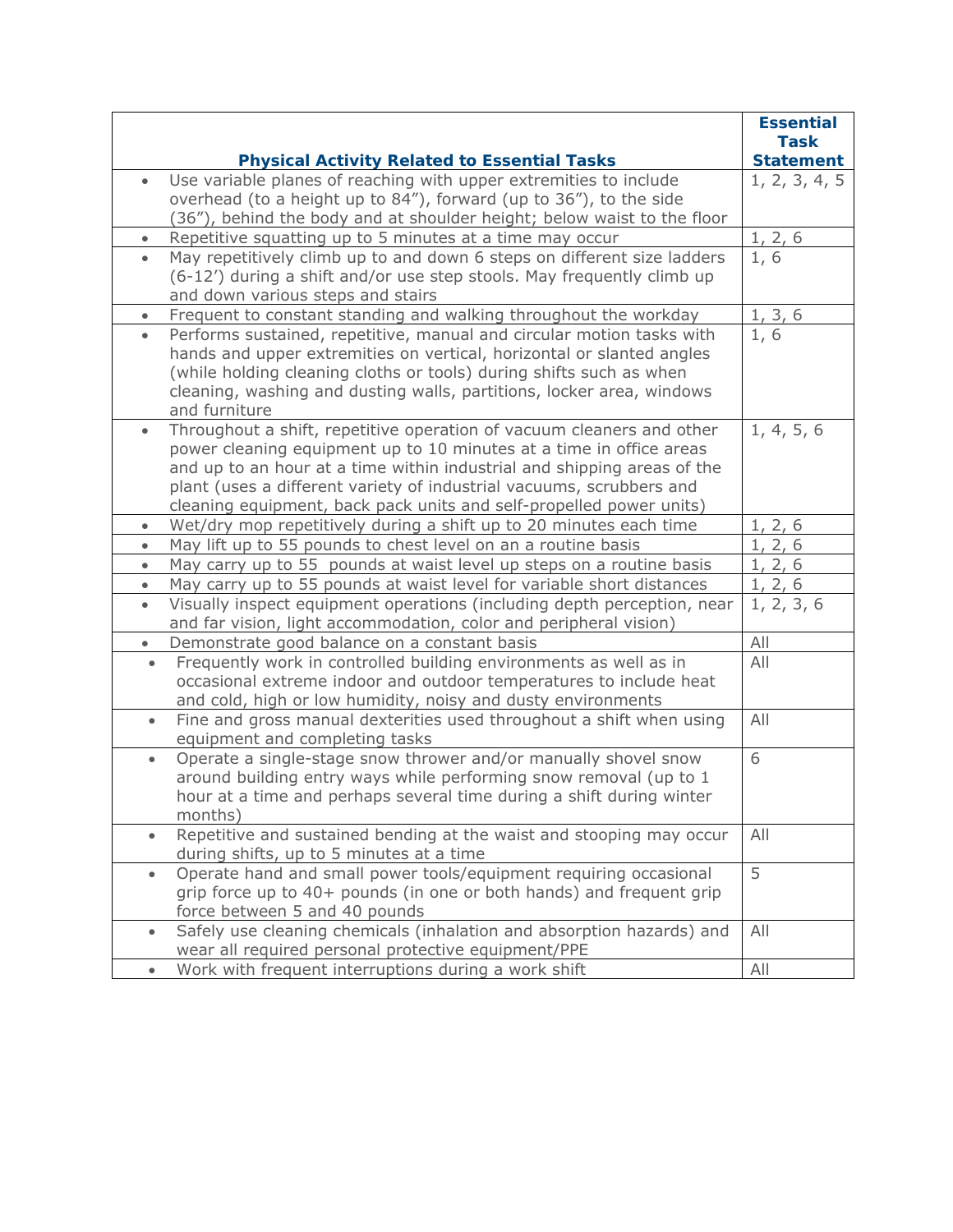# **Appendix B -- Using O\*NET Quick Search**

- 1. Go to www.onetonline.org.
- 2. Use the Occupation Quick Search box in the upper right corner to search for an occupation. In this example, we are searching for a commercial painter.



3. Review the results and click the link to learn more about that job. In this example, the Painters, Construction and Maintenance occupation appears to be the closest to the painter position.

| Occupations matching "commercial painter"                                                                                                                                                                                   |  |                                                                                                     |
|-----------------------------------------------------------------------------------------------------------------------------------------------------------------------------------------------------------------------------|--|-----------------------------------------------------------------------------------------------------|
| The search results are listed in a rank order that is calculated on the relevance of the occupational title, alternate titles, description, tasks, and detailed work<br>activities associated with the keyword you entered. |  |                                                                                                     |
|                                                                                                                                                                                                                             |  | Select the Relevance Score to view the specific items matched by your search within the occupation. |
| <b>Relevance Score</b>                                                                                                                                                                                                      |  | Code Occupation                                                                                     |
| 100.                                                                                                                                                                                                                        |  | 47-2141.00 Painters, Construction and Maintenance C Bright Outlook                                  |

4. Scroll down the webpage to get information about this job's tasks, tools and technology, knowledge, skills, abilities and other information that will form the basis of the job description. The information is free to use. You can use the Tasks section of the chosen job to help you develop your essential task statements.

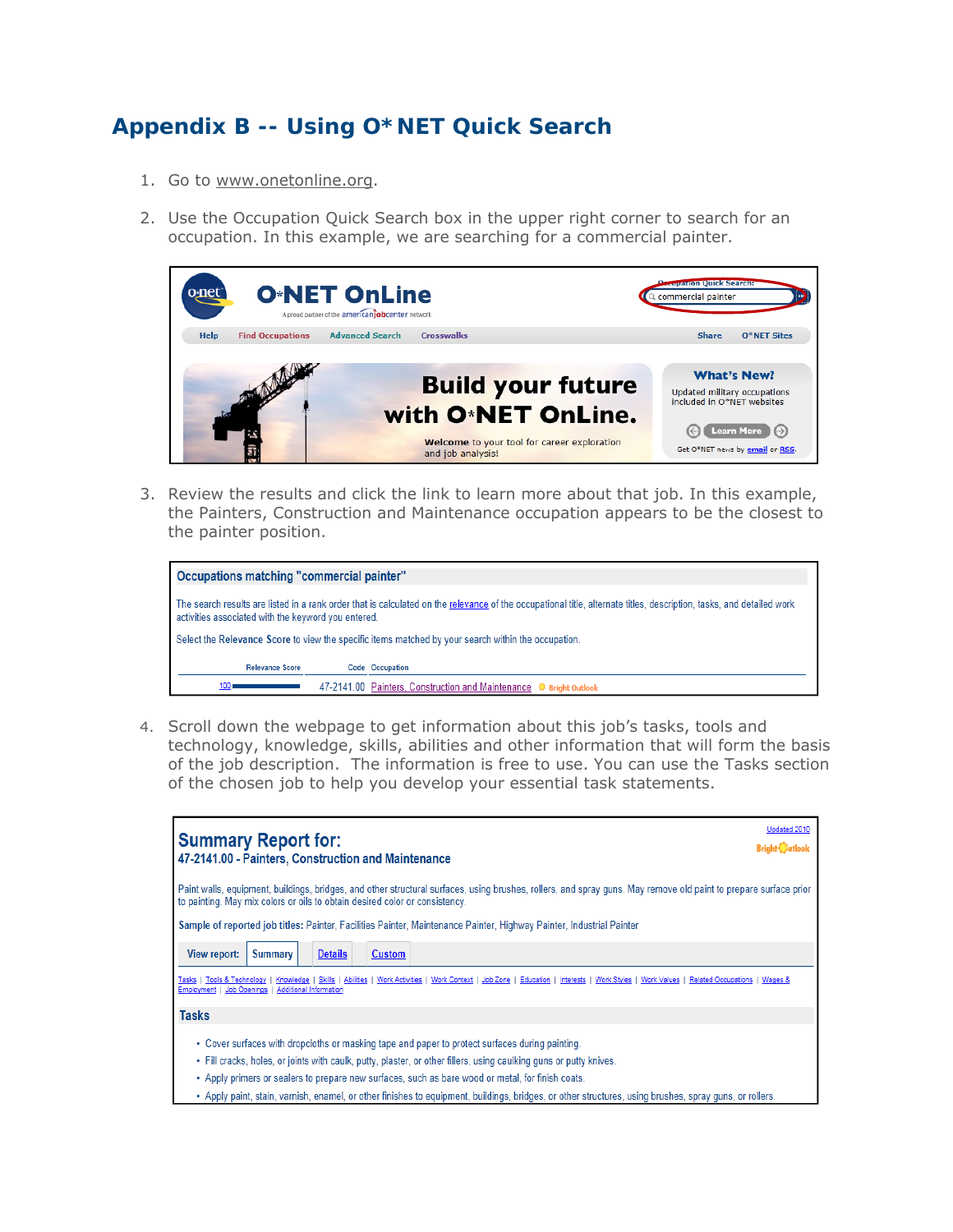# **Appendix C: Essential Tasks Statements Chart**

| <b>Job Title</b>                            | <b>Verb</b>                              | <b>Noun</b>                           | <b>Purpose</b>                                |
|---------------------------------------------|------------------------------------------|---------------------------------------|-----------------------------------------------|
| Example One:<br>Molding Machine<br>Operator | Sets up and operates                     | Injection molding<br>machine          | To mold resin pellets<br>into plastic bottles |
| Example Two: HVAC<br>Technician             | Assembles, installs<br>and makes repairs | Heating, water and<br>drainage system | To ensure safe<br>operations of<br>equipment  |
|                                             |                                          |                                       |                                               |
|                                             |                                          |                                       |                                               |
|                                             |                                          |                                       |                                               |
|                                             |                                          |                                       |                                               |
|                                             |                                          |                                       |                                               |
|                                             |                                          |                                       |                                               |
|                                             |                                          |                                       |                                               |
|                                             |                                          |                                       |                                               |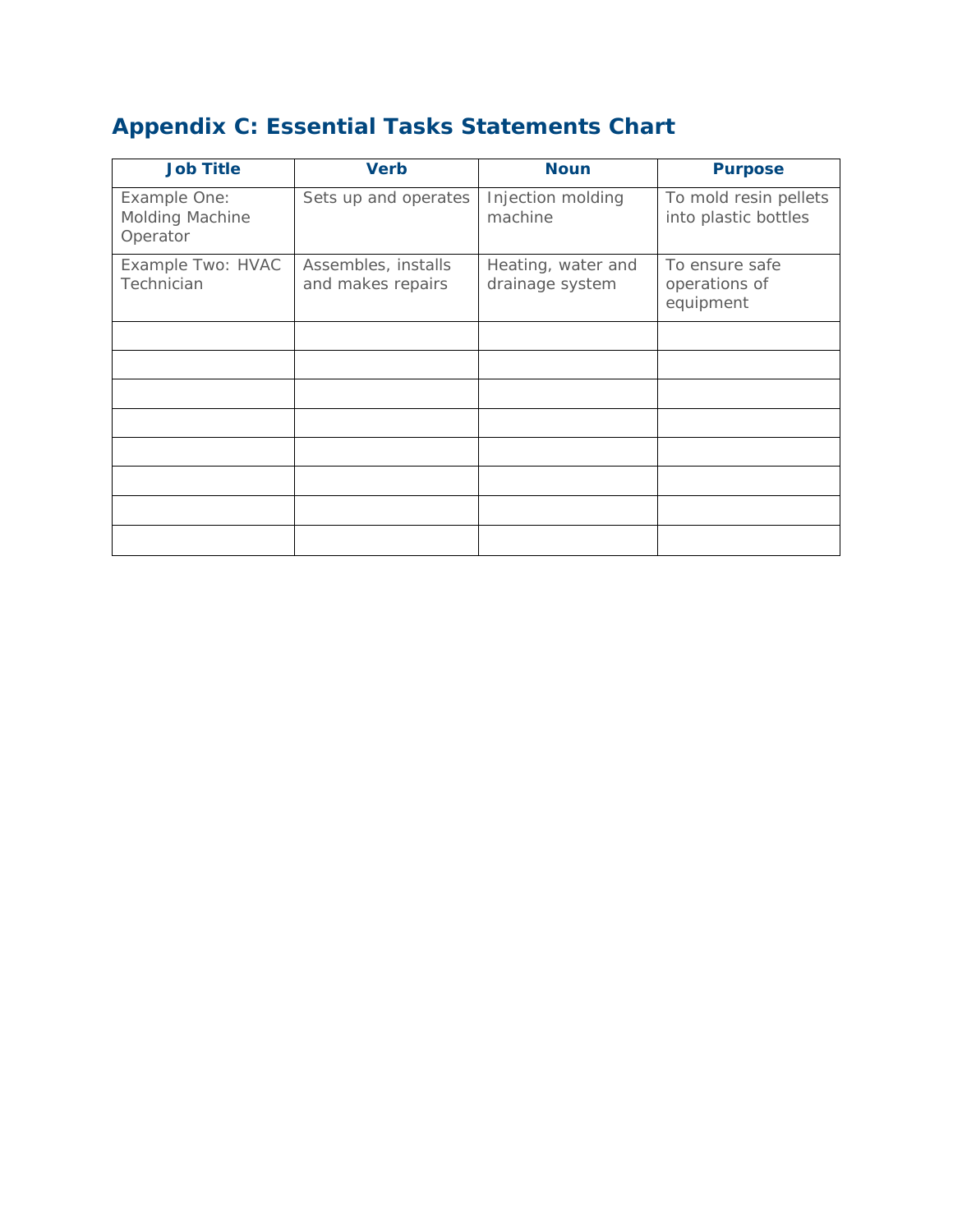# **Appendix D: Job Analysis Questionnaire**

The following questionnaire can be used to assist in analyzing the physical requirements necessary to perform the essential tasks of the job listed below. Answer each question as completely as possible.

| <b>GENERAL INFORMATION</b>                                                       |                                                          |                                                                                                                       |                                                                                      |  |  |
|----------------------------------------------------------------------------------|----------------------------------------------------------|-----------------------------------------------------------------------------------------------------------------------|--------------------------------------------------------------------------------------|--|--|
| Job Title:                                                                       | Employee Name:                                           | Date:                                                                                                                 | Employee Signature:                                                                  |  |  |
|                                                                                  | Give a brief description of your job and its purpose(s): |                                                                                                                       |                                                                                      |  |  |
| How long have you performed/supervised<br>this job?                              |                                                          | How many hours is this work performed<br>each day?                                                                    |                                                                                      |  |  |
| Years:                                                                           | Months:                                                  | Hours:                                                                                                                |                                                                                      |  |  |
| How many hours is this work performed<br>each week?                              |                                                          |                                                                                                                       | How often do you perform overtime work?                                              |  |  |
| Hours:                                                                           |                                                          | $\Box$ Rarely $\Box$ Occasionally<br>$\Box$ Frequently $\Box$ Continuously                                            |                                                                                      |  |  |
| Regular (non-meal) breaks per day/shift:                                         |                                                          | Meal breaks per day/shift:                                                                                            |                                                                                      |  |  |
| $#$ of breaks:<br>break:                                                         | minutes per                                              | # of breaks:                                                                                                          | minutes per break:                                                                   |  |  |
| Describe the type of clothing worn<br>(shoes, hat, uniform, coat, gloves, etc.): |                                                          | What type of protective equipment is<br>required for the job, if any (hard hat, safety<br>glasses, respirator, etc.)? |                                                                                      |  |  |
| What kind of equipment/tools do you use<br>or operate?                           |                                                          |                                                                                                                       | What kind of driver's license or other<br>certifications do you need to do your job? |  |  |
|                                                                                  |                                                          | <b>PHYSICAL WORK TASKS</b>                                                                                            |                                                                                      |  |  |
| <b>WALKING</b>                                                                   |                                                          |                                                                                                                       |                                                                                      |  |  |
| How many hours are you standing while<br>working per day?                        |                                                          |                                                                                                                       | How long are you standing at a time?                                                 |  |  |
| Hours:                                                                           |                                                          | Hours:                                                                                                                |                                                                                      |  |  |
| On what type of flooring or surface do you<br>stand?                             |                                                          | □ Yes<br>$\Box$ No                                                                                                    | Can you sit and perform this job?                                                    |  |  |
| What type footwear do you generally<br>wear?                                     |                                                          |                                                                                                                       | Can you walk or sit when you want?                                                   |  |  |
|                                                                                  |                                                          | $\Box$ Yes<br>$\Box$ No                                                                                               |                                                                                      |  |  |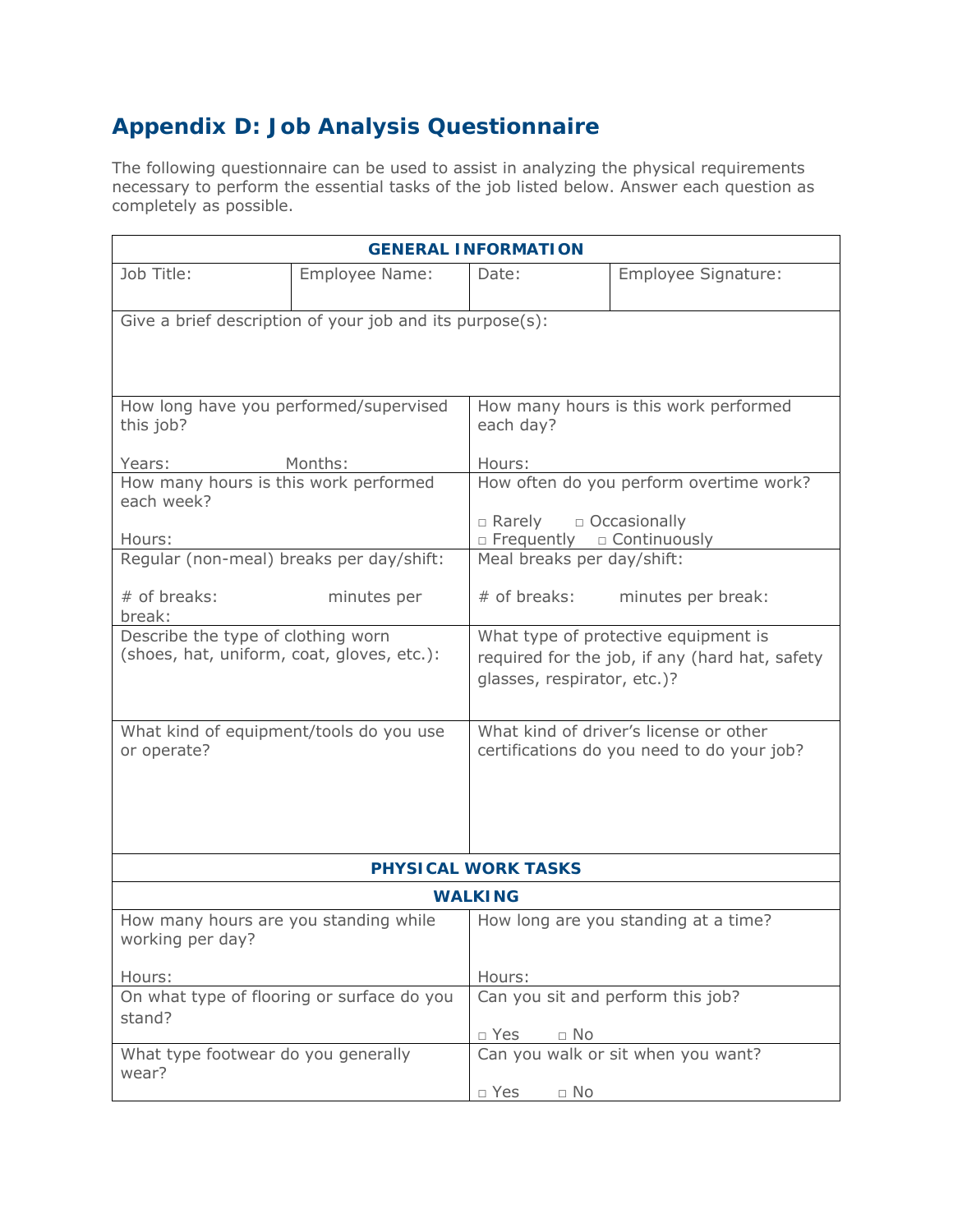What is the longest distance you walk in a day?

Doing what?

| <b>CLIMBING</b>                                                                                                  |                                                                                                    |  |  |
|------------------------------------------------------------------------------------------------------------------|----------------------------------------------------------------------------------------------------|--|--|
| Does your job require you to climb stairs?                                                                       | Does your job require you to climb ladders?                                                        |  |  |
| $\Box$ No<br>$\sqcap$ Yes<br>How many?<br>How often?<br>Does your job require you to climb any<br>other objects? | $\Box$ No<br>$\sqcap$ Yes<br>How many?<br>How often?<br>Are you required to carry equipment while  |  |  |
|                                                                                                                  | climbing?                                                                                          |  |  |
| $\sqcap$ No<br>$\sqcap$ Yes<br>How many?<br>How often?                                                           | How often?<br>$\sqcap$ Yes<br>$\sqcap$ No                                                          |  |  |
|                                                                                                                  | <b>SENSORY</b>                                                                                     |  |  |
| Is vision important for your job?                                                                                | Is the ability to distinguish colors important                                                     |  |  |
| $\Box$ Yes<br>$\Box$ No<br>Describe:                                                                             | for your job?<br>$\Box$ Yes<br>$\Box$ No<br>Describe:                                              |  |  |
| Is taste important for your job?                                                                                 | Is smell important for your job?                                                                   |  |  |
| Describe:<br>$\Box$ Yes<br>$\Box$ No                                                                             | $\neg$ No<br>Describe:<br>$\sqcap$ Yes                                                             |  |  |
| Is hearing important for your job?                                                                               |                                                                                                    |  |  |
| $\Box$ No<br>Describe:<br>$\Box$ Yes                                                                             |                                                                                                    |  |  |
|                                                                                                                  | LIFTING/CARRYING                                                                                   |  |  |
| What is the heaviest object you must lift<br>on your job?                                                        | How many times per hour do you lift the<br>heaviest object?                                        |  |  |
| $#$ lbs:                                                                                                         | # of times per hour:                                                                               |  |  |
| Describe item and the height you lift the<br>item from and the height of where the<br>item is placed.            |                                                                                                    |  |  |
| Describe the biggest object you handle in a<br>day:                                                              | What is the average weight of objects you<br>lift?                                                 |  |  |
| Dimensions:                                                                                                      | $#$ lbs:                                                                                           |  |  |
| From what height do you lift objects?                                                                            | To what height do you lift objects?                                                                |  |  |
| Describe:<br>Inches:                                                                                             | Describe:<br>Inches:                                                                               |  |  |
| How far do you carry objects during the<br>day?                                                                  | What is the total amount of time you lift and<br>carry objects each workday?<br>Hours:<br>Minutes: |  |  |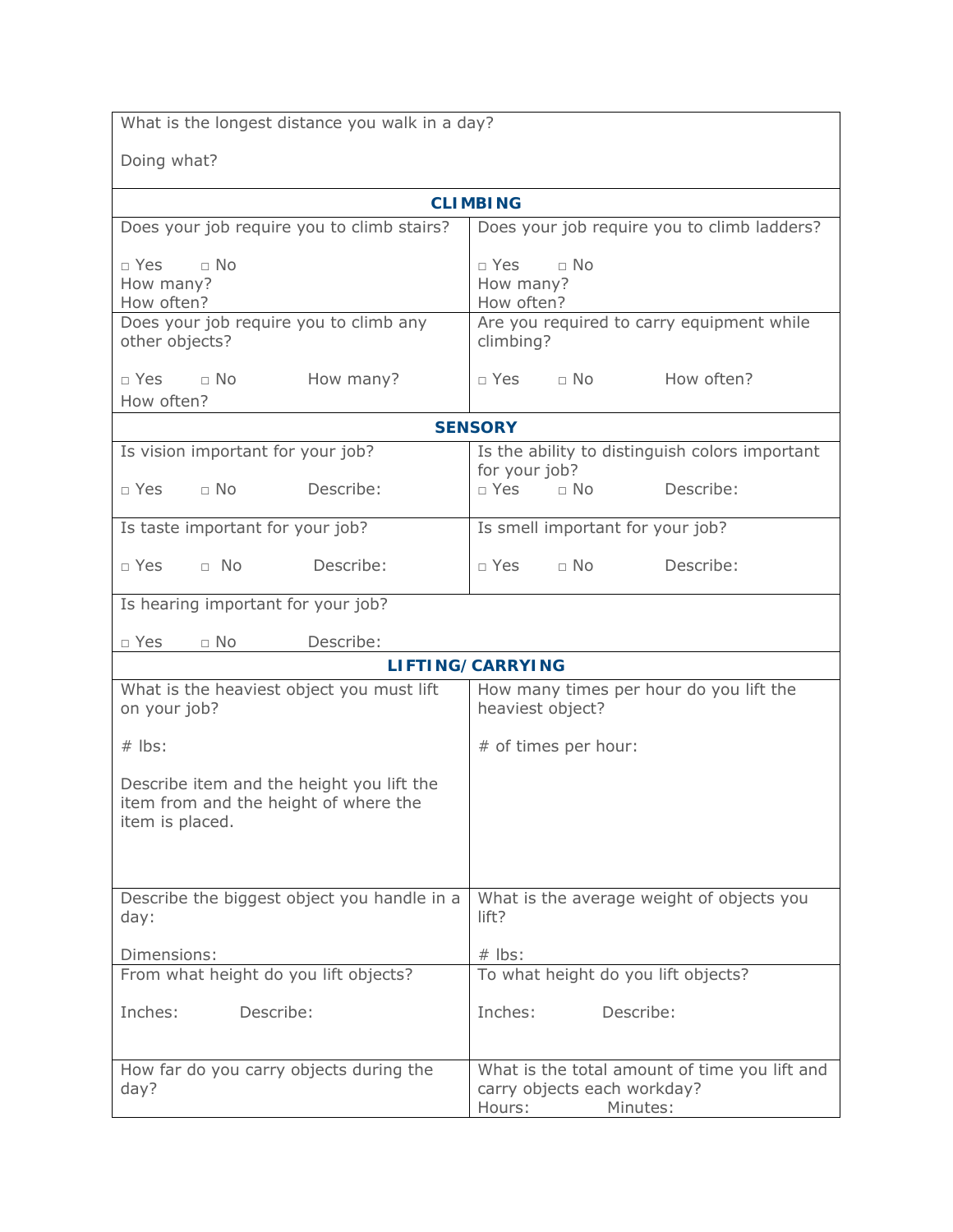| Describe:<br>Feet:                                                             |                                                                  |
|--------------------------------------------------------------------------------|------------------------------------------------------------------|
|                                                                                |                                                                  |
| Do you carry objects with one hand?<br>$\Box$ Yes<br>$\Box$ No                 | Do you carry objects with both hands?<br>$\Box$ Yes<br>$\Box$ No |
| Describe:                                                                      | Describe:                                                        |
|                                                                                |                                                                  |
|                                                                                | <b>SITTING</b>                                                   |
| How long do you sit during the day at<br>work?                                 | On what do you sit?<br>□ Chair □ Stool □ Other                   |
|                                                                                | Describe:                                                        |
| Minutes:<br>Hours:                                                             |                                                                  |
| While seated, do you work bent forward?<br>□ Yes<br>$\Box$ No                  | While seated, do you reach overhead?<br>□ Yes<br>$\Box$ No       |
|                                                                                | How far do you reach overhead?                                   |
|                                                                                | # reaches per minute:<br># reaches per hour:                     |
| While seated, are you required to<br>rotate/turn your trunk from side to side? | While seated, are you required to reach<br>forward?              |
| $\Box$ No<br>$\Box$ Yes                                                        | $\Box$ No<br>$\neg$ Yes                                          |
|                                                                                | How far do you reach?                                            |
| # rotations per minute                                                         | # reaches per minute:                                            |
| #rotations per hour:                                                           | #reaches per hour:                                               |
|                                                                                | <b>PUSHING/PULLING</b>                                           |
| Does your job require you to push/pull<br>equipment?                           | What is the heaviest object you push?                            |
| Describe:<br>$\Box$ No<br>$\Box$ Yes                                           | Describe:<br>$#$ lbs:                                            |
|                                                                                |                                                                  |
| How frequently do you push this item per                                       | What is the heaviest object you pull?                            |
| day?                                                                           | Describe:<br>$#$ lbs:                                            |
| #times per day:<br>Describe:                                                   |                                                                  |
|                                                                                |                                                                  |
| How frequently do you pull this item each<br>day?                              | Do you use equipment to assist in pushing?                       |
| Describe:<br># times per day:                                                  | $\Box$ Yes<br>$\Box$ No                                          |
|                                                                                | Describe:                                                        |
|                                                                                | CROUCHING/SQUATTING/KNEELING                                     |
| Does your job require you to crouch/squat<br>in a static position?             | How frequently do you crouch/squat each<br>day?                  |
| $\Box$ Yes<br>$\Box$ No                                                        | # times per day:                                                 |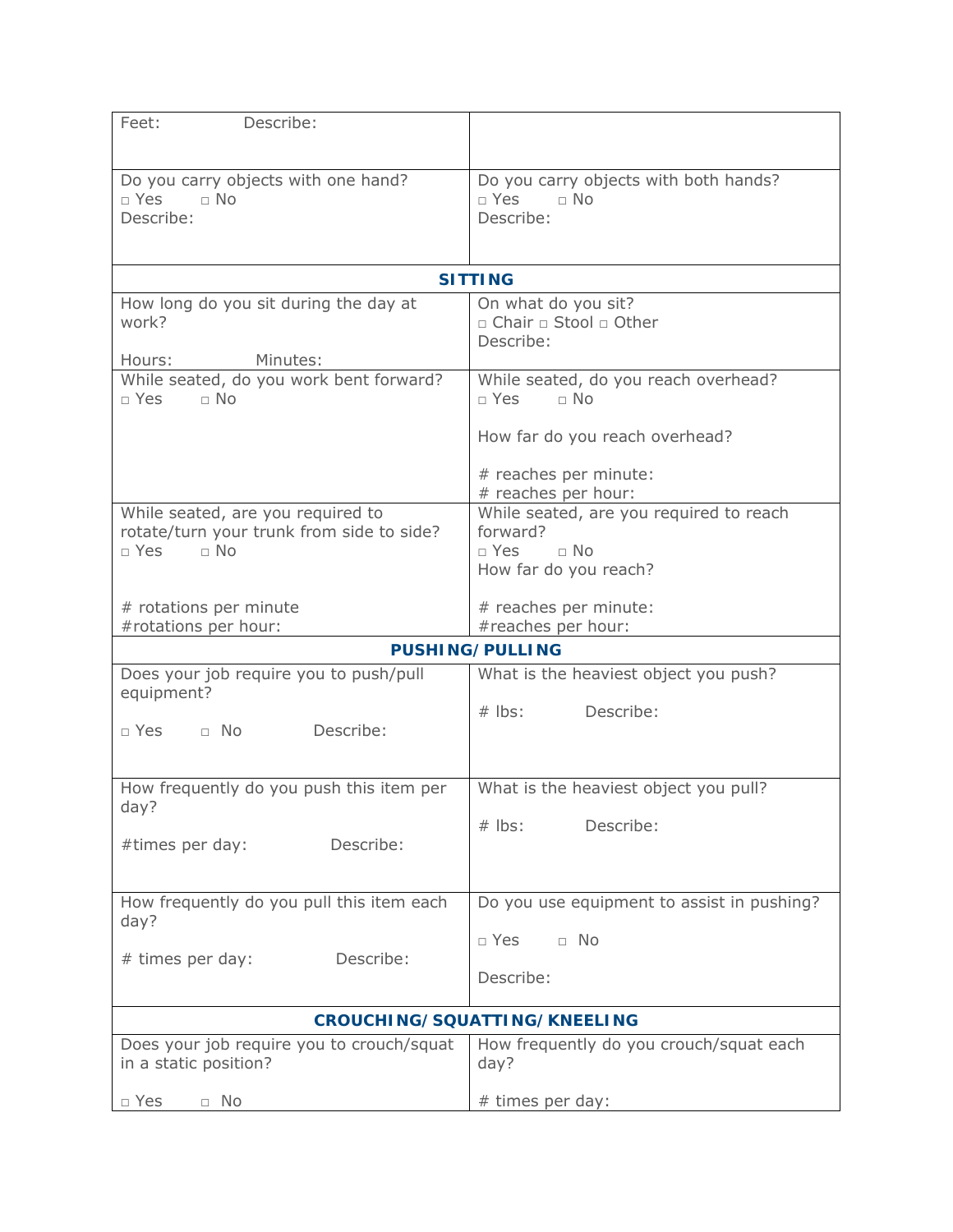| Describe:                                                                             |                                                                                |
|---------------------------------------------------------------------------------------|--------------------------------------------------------------------------------|
| How long do you stay in a<br>crouched/squatting position each day?<br>$#$ of minutes: | Does your job require a repetitive squat?<br>$\Box$ Yes $\Box$ No<br>Describe: |
| Does your job require you to kneel?                                                   | How frequently do you kneel per day?                                           |
| $\Box$ Yes $\Box$ No<br>Describe:                                                     | # times per day:                                                               |
|                                                                                       |                                                                                |
| How long do you stay in a kneeling position each time?                                |                                                                                |
| $#$ of minutes:                                                                       |                                                                                |

| <b>BALANCE</b>                                                           |                                                    |  |  |  |
|--------------------------------------------------------------------------|----------------------------------------------------|--|--|--|
| Does your job require good balance?<br>$\neg$ Yes $\neg$ No<br>Describe: | Describe the surface on which you work:            |  |  |  |
| <b>CRAWLING</b>                                                          |                                                    |  |  |  |
| Does your job require you to crawl?                                      | How much time do you crawl each day?               |  |  |  |
| $\Box$ Yes $\Box$ No                                                     | $#$ of minutes:                                    |  |  |  |
| What is the maximum distance you crawl at one time?                      |                                                    |  |  |  |
| Feet:<br>Describe:                                                       |                                                    |  |  |  |
| <b>REACHING</b>                                                          |                                                    |  |  |  |
| Does your job require you to reach?<br>$\Box$ Yes<br>$\Box$ No           | How high do you need to reach?<br>Feet:<br>Inches: |  |  |  |
| How frequently during the day do you reach?                              | What long are you reaching overhead?               |  |  |  |
| # times per day:                                                         | $#$ of minutes:                                    |  |  |  |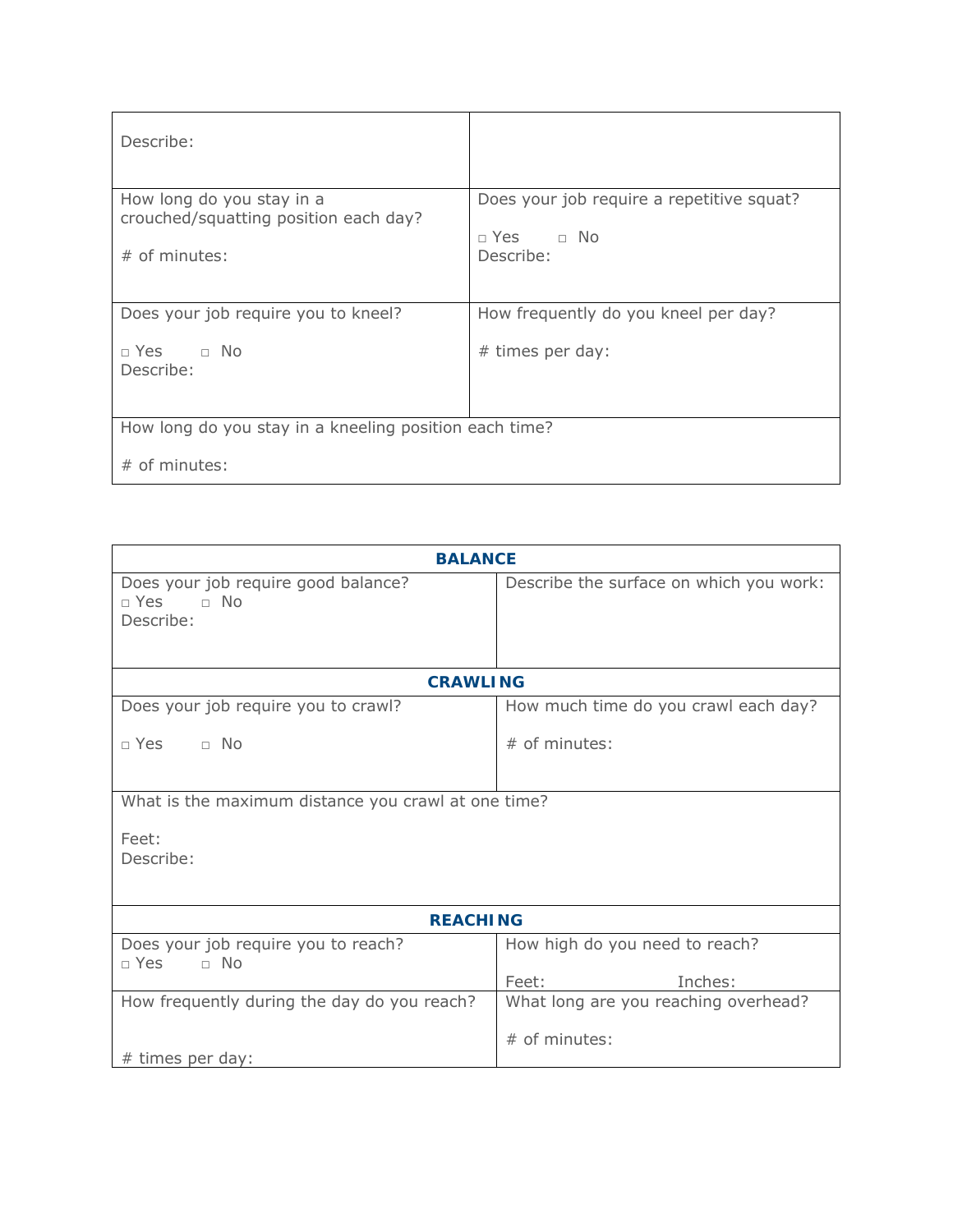| What is the duration of a reach at shoulder or                                              | Do you use equipment while reaching?    |
|---------------------------------------------------------------------------------------------|-----------------------------------------|
| lower height?                                                                               | $\Box$ No<br>$\Box$ Yes                 |
| # of minutes:                                                                               |                                         |
| What is the heaviest object you work with while reaching?                                   |                                         |
| $#$ lbs:<br>Describe:                                                                       |                                         |
|                                                                                             |                                         |
| <b>GRASPING/HANDLING</b>                                                                    |                                         |
| Does your job require gripping/pinching?                                                    | How frequently do you grip/pinch during |
| $\Box$ No<br>$\Box$ Yes                                                                     | the day?                                |
|                                                                                             | # of minutes:                           |
| How long must you grip/pinch at a time?                                                     | Does your job require good hand         |
| # of minutes:                                                                               | dexterity?<br>$\Box$ Yes<br>$\Box$ No   |
|                                                                                             | Describe:                               |
|                                                                                             |                                         |
| <b>OTHER PHYSICAL ABILITIES</b>                                                             |                                         |
| Please list any other physical abilities that you feel are important but were not addressed |                                         |
| above.                                                                                      |                                         |
|                                                                                             |                                         |
|                                                                                             |                                         |
|                                                                                             |                                         |
|                                                                                             |                                         |
|                                                                                             |                                         |
|                                                                                             |                                         |
|                                                                                             |                                         |
|                                                                                             |                                         |
|                                                                                             |                                         |
|                                                                                             |                                         |
|                                                                                             |                                         |
|                                                                                             |                                         |
|                                                                                             |                                         |
|                                                                                             |                                         |
|                                                                                             |                                         |
|                                                                                             |                                         |
|                                                                                             |                                         |
|                                                                                             |                                         |
|                                                                                             |                                         |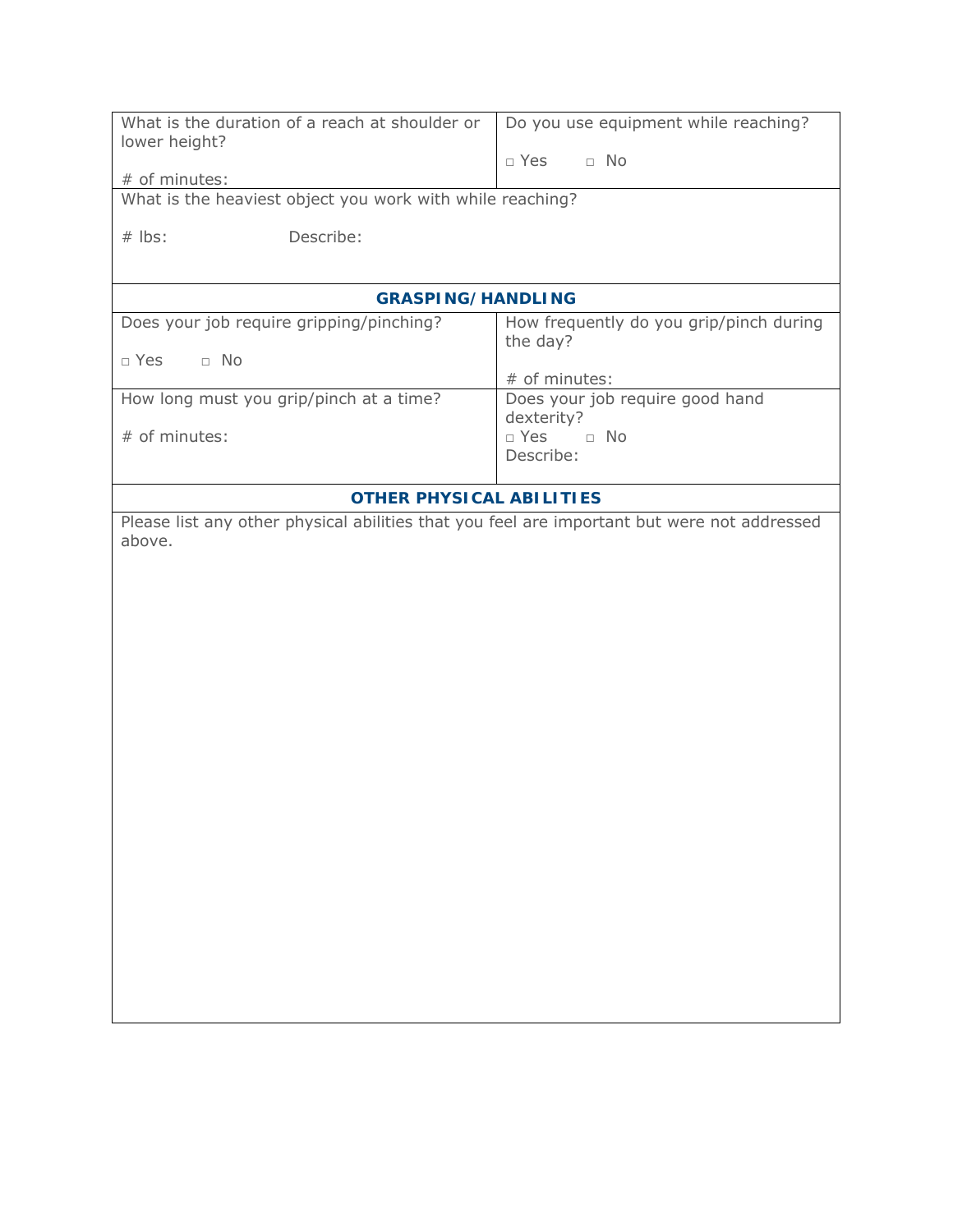# **Appendix E: On-Site Job Analysis – Physical Demands Data**

| Job Title:                                         |                                                                    |                                 | Department/Location:            |  |
|----------------------------------------------------|--------------------------------------------------------------------|---------------------------------|---------------------------------|--|
| Evaluated by:                                      |                                                                    | Date of Evaluation:             |                                 |  |
|                                                    | <b>List and Number Essential Task Statements:</b>                  |                                 |                                 |  |
| 1.<br>2.<br>3.<br>4.<br>5.<br>6.                   |                                                                    |                                 |                                 |  |
|                                                    | <b>Lifting Related to Essential Task Statements</b>                |                                 |                                 |  |
| Activity #1:                                       |                                                                    | Frequency:                      |                                 |  |
| Item Dimensions (W x H x D):                       |                                                                    | Weight (lbs.):                  |                                 |  |
| Starting Grip Height (in.):                        | Finish Grip Height (in.):                                          |                                 | Distance from Body (in.):       |  |
| Activity #2:                                       |                                                                    | Frequency:                      |                                 |  |
| Item Dimensions (W x H x D):                       |                                                                    | Weight (lbs.):                  |                                 |  |
| Starting Grip Height (in.):                        | Finish Grip Height (in.):                                          |                                 | Distance from Body (in.):       |  |
| Activity $#3$ :                                    |                                                                    | Frequency:                      |                                 |  |
| Item Dimensions (W x H x D):                       |                                                                    | Weight (lbs.):                  |                                 |  |
| Starting Grip Height (in.):                        | Finish Grip Height (in.):                                          |                                 | Distance from Body (in.):       |  |
|                                                    | <b>Carrying Related to Essential Task Statements</b>               |                                 |                                 |  |
| Activity #1:                                       |                                                                    |                                 | Frequency:                      |  |
| Item Dimensions (W x H x D):                       |                                                                    | Weight (lbs.):                  |                                 |  |
| Grip Height (in.):                                 |                                                                    |                                 | Distance Item is Carried (ft.): |  |
| Activity #2:                                       |                                                                    | Frequency:                      |                                 |  |
| Item Dimensions (W x H x D):                       |                                                                    | Weight (lbs.):                  |                                 |  |
| Grip Height (in.):                                 |                                                                    | Distance Item is Carried (ft.): |                                 |  |
| Activity $#3$ :                                    |                                                                    | Frequency:                      |                                 |  |
| Item Dimensions (W x H x D):                       |                                                                    | Weight (lbs.):                  |                                 |  |
| Grip Height (in.):                                 |                                                                    | Distance Item is Carried (ft.): |                                 |  |
|                                                    | <b>Climbing Stairs/Ladders related to Essential Task Statement</b> |                                 |                                 |  |
| Activity #1:                                       |                                                                    | Frequency:                      |                                 |  |
| Item Dimensions (W x H x D):                       |                                                                    | Weight (lbs.):                  |                                 |  |
| # of steps climbed:                                |                                                                    |                                 | Distance Traveled (ft.):        |  |
| Activity #2:                                       |                                                                    | Frequency:                      |                                 |  |
| Item Dimensions (W x H x D):                       |                                                                    | Weight (lbs.):                  |                                 |  |
| # of steps climbed:                                |                                                                    | Distance Traveled (ft.):        |                                 |  |
| <b>Pushing Related to Essential Task Statement</b> |                                                                    |                                 |                                 |  |
| Activity #1:                                       |                                                                    | Frequency:                      |                                 |  |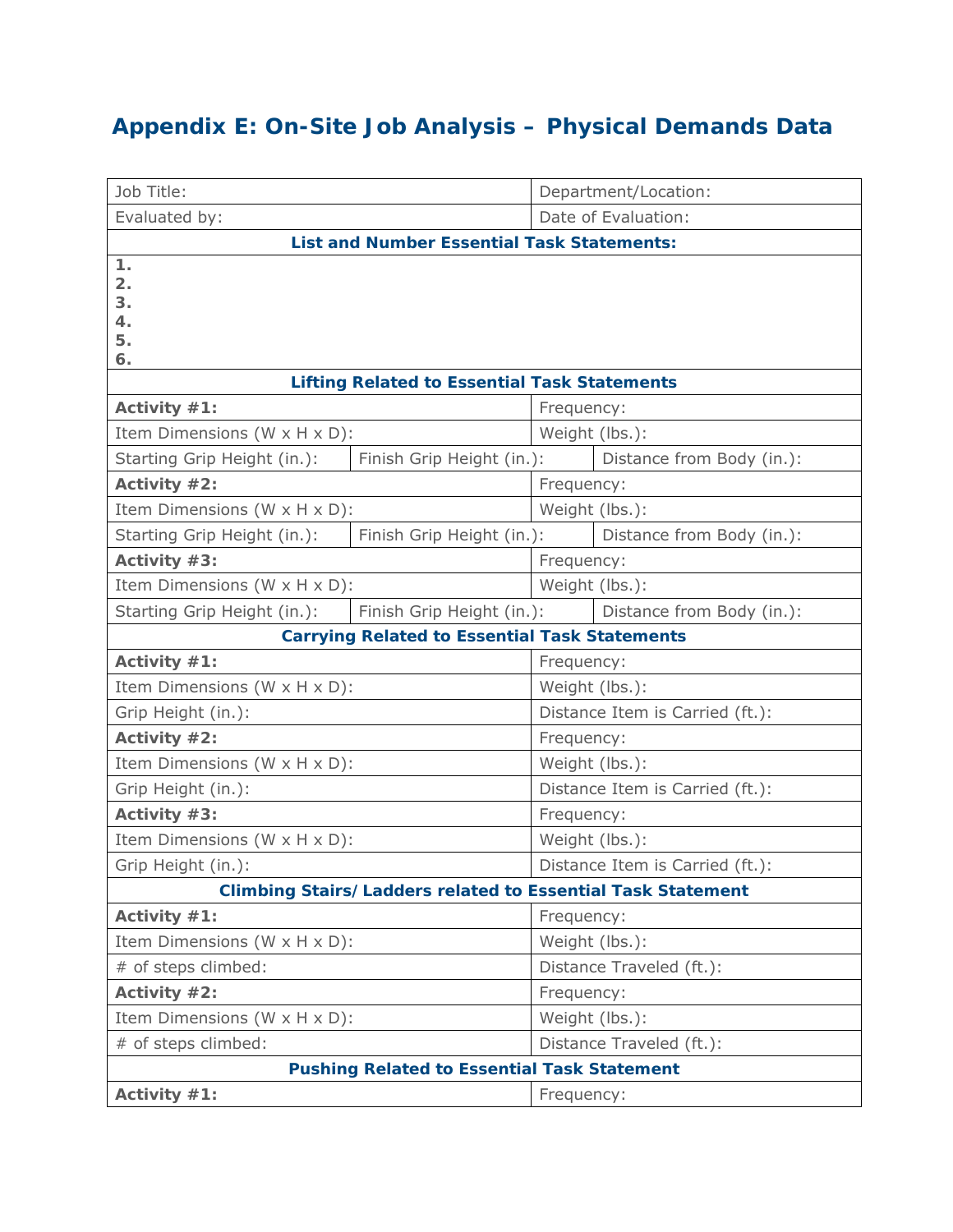| Item Dimensions (W x H x D):                                               | Weight (lbs.):            |  |  |
|----------------------------------------------------------------------------|---------------------------|--|--|
| Force Required (lbs.)<br>Force was (circle one):<br>Measured<br>Calculated | Distance Traveled (ft.):  |  |  |
| Activity #2:                                                               | Frequency:                |  |  |
| Item Dimensions (W x H x D):                                               | Weight (lbs.):            |  |  |
| Force Required (lbs.)<br>Force was (circle one):<br>Measured<br>Calculated | Distance Traveled (ft.):  |  |  |
| <b>Pulling Related to Essential Task Statements</b>                        |                           |  |  |
| Activity #1:                                                               | Frequency:                |  |  |
| Item Dimensions (W x H x D):                                               | Weight (lbs.):            |  |  |
| Force Required (lbs.)<br>Force was (circle one):<br>Measured<br>Calculated | Distance Traveled (ft.):  |  |  |
| Activity #2:                                                               | Frequency:                |  |  |
| Item Dimensions (W x H x D):                                               | Weight (lbs.):            |  |  |
| Force Required (lbs.)<br>Force was (circle one): Measured<br>Calculated    | Distance Traveled (ft.):  |  |  |
| <b>Sitting Related to Essential Task Statements</b>                        |                           |  |  |
| Activity:                                                                  | Frequency:                |  |  |
| Amount of Time Sitting:                                                    | Breaks:                   |  |  |
| <b>Squatting Related to Essential Task Statements</b>                      |                           |  |  |
| Activity:                                                                  | Frequency:                |  |  |
| Amount of Time Squatting:                                                  | Depth of Squat:           |  |  |
| <b>Standing Related to Essential Task Statements</b>                       |                           |  |  |
| <b>Activity:</b>                                                           | Frequency:                |  |  |
| Amount of Time Standing:                                                   | Breaks:                   |  |  |
| <b>Walking Related to Essential Task Statements</b>                        |                           |  |  |
| <b>Activity:</b>                                                           | Frequency:                |  |  |
| Amount of Time Walking:                                                    | Distance Traveled (ft.):  |  |  |
| <b>Trunk Bending Related to Essential Task Statements</b>                  |                           |  |  |
| Activity $#1$ :                                                            | Frequency:                |  |  |
| Direction:<br>Time:                                                        | Weight of Objects (lbs.): |  |  |
| Activity #2:                                                               | Frequency:                |  |  |
| Direction:<br>Time:                                                        | Weight of Objects (lbs.): |  |  |
| <b>Trunk Rotation Related to Essential Task Statements</b>                 |                           |  |  |
| Activity #1:                                                               | Frequency:                |  |  |
| Direction of Rotation:<br>Left<br><b>Both</b><br>Right                     | Angle of Twist (degrees): |  |  |
| Activity #2:                                                               | Frequency:                |  |  |
| Direction of Rotation:<br>Left<br>Right<br><b>Both</b>                     | Angle of Twist (degrees): |  |  |
| <b>Overhead Working/Reaching related to Essential Task Statements</b>      |                           |  |  |
| Activity #1:<br>Frequency:                                                 |                           |  |  |
| Height:<br>Time:                                                           | Weight of Objects (lbs.): |  |  |